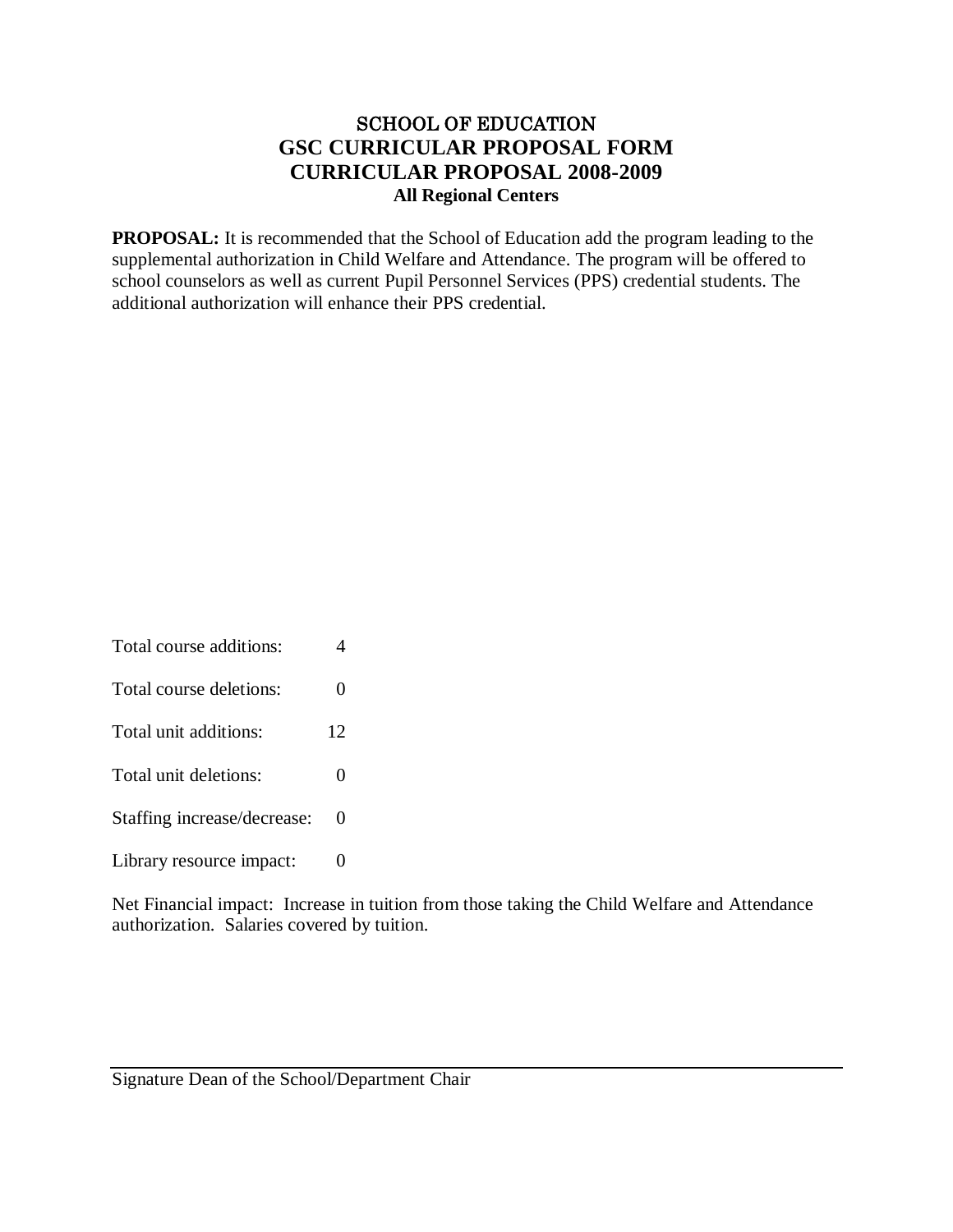## SCHOOL OF EDUCATION GSC Proposal

**PROPOSAL:** It is recommended that the School of Education add the program leading to the supplemental authorization in Child Welfare and Attendance. The program will be offered to school counselors as well as current Pupil Personnel Services (PPS) credential students. The additional authorization will enhance their PPS credential.

……………………………………………………………………………………………………….…………………………

## **Child Welfare and Attendance Courses:**

| Course # | Title                                                                           | Unit          |
|----------|---------------------------------------------------------------------------------|---------------|
| GED 645  | The Law and the Professional Role of the Child Welfare and Attendance Counselor | 3             |
| GED 646  | Child Welfare and Attendance: Program, Leadership, Management,                  |               |
|          | Collaboration and Parent/Community Partnerships                                 | $\mathcal{E}$ |
| GED 647  | School Culture and Addressing Barriers to Student Achievement                   | $\mathcal{R}$ |
| GED 688  | Field Experience-Child Welfare and Attendance (150 hours)                       | $\mathcal{R}$ |
|          |                                                                                 |               |

**Rationale:** No Child Left Behind has significantly impacted American public school education. As a result, counselors are increasingly impacted by a demand for services to students with academic and personal/social challenges that impede their school success. Also, public school funding is driven by student attendance. As a result, counselors are required to be current on child welfare and attendance laws and services. Offering this course sequence, leading to an authorization on a credential, makes our students/counselors better prepared to serve students and schools and be more marketable during a job search.

……………………………………………………………………………………………………….…………………………

Furthermore, with the recent California legislation; AB 1802, which released funds for additional school counselors in  $7<sup>th</sup> - 12<sup>th</sup>$  grades, districts must use the funds to support counseling services to students in several ways, one of which is responsive services to students at-risk.

**Impact on support services:** The credentials analyst would need to become familiar with the program, but it is a concentration/certificate program so there is no real impact on preparation of credentials or degrees unless we offer one or more cohort programs, then the time to process certificates could impact the credentials analyst. The Office staff, Office of Records, SFS, and faculty will need to become familiar with the program.

**Department/school/institution mission fit:** The current PPS credential would be prerequisite for entering the CWA certificate program. The CWA is a specialization for MA/PPS candidates currently enrolled in our program and those who already hold the PPS credential, therefore enhancing the current program. It also fills a need in K-12 schools by helping school counselors specialize in an area that focuses on dropout prevention and intervention. This aligns our program with current legislation and grant opportunities for local educational agencies. This program fits with our mission of providing quality graduate preparation.

**Impact on enrollment:** Since this can be a "stand alone" program, there could be a substantial increase in enrollment with students who desire adding this authorization to their credential or degree in order to increase their marketability in a school system. We may also be able to offer a cohort type program to select school districts as a part of our existing partnerships. We will not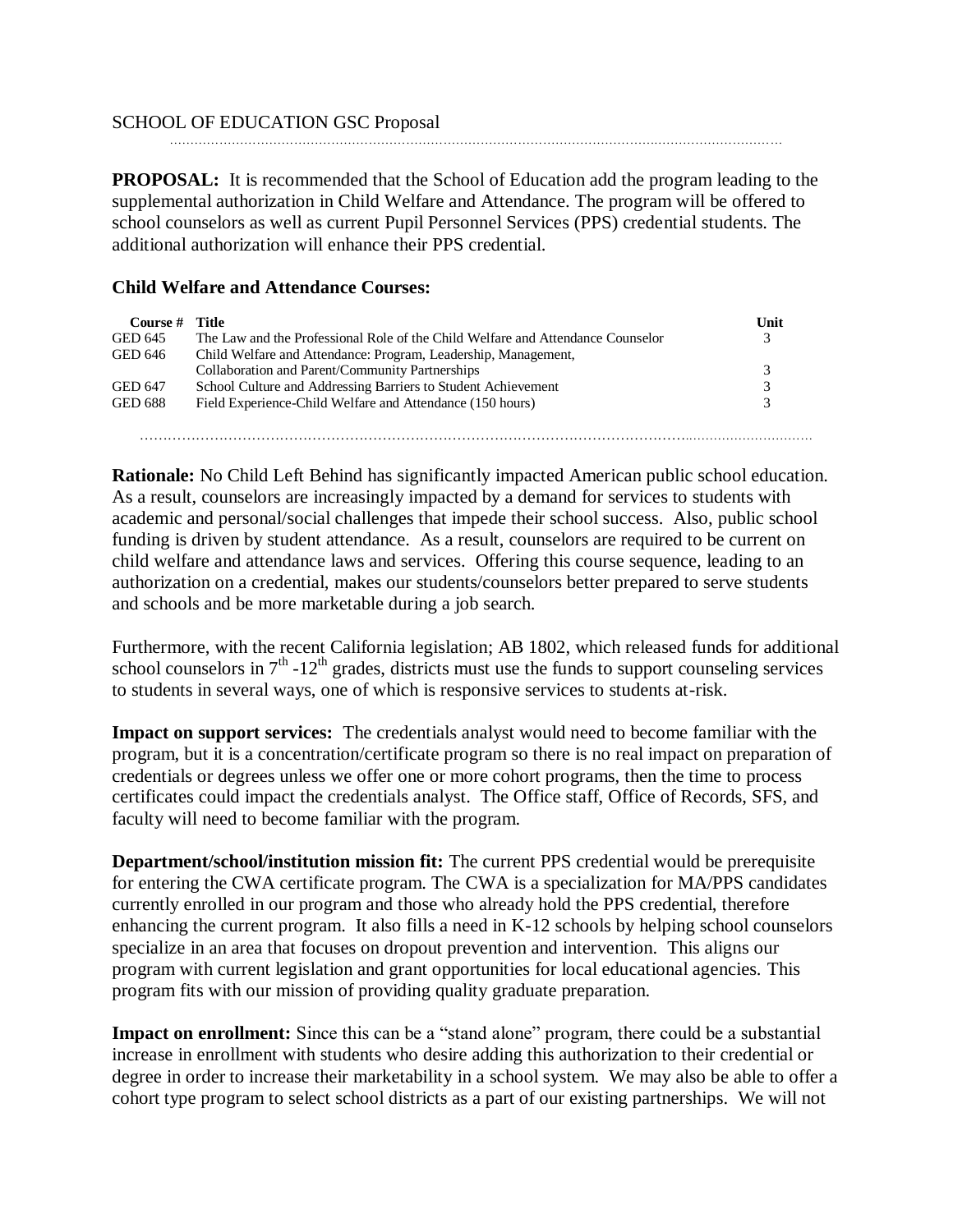lose or transfer unit load from one area or another, we can only add unit revenue as students enroll or add this authorization to their existing program.

As a note, information regarding the need for school counseling professionals with the CWA was collected from Los Angeles County Office of Education. In addition, students were informally polled as to their interest in pursuing the CWA. Both were favorable to offering the program based on the number of districts that seek School Counselors with the CWA authorization and students interested in pursuing this certificate. Anecdotally, several counselors in the area mentioned that the current school counselors who already hold a CWA authorization are close to retirement and most new counselors do not hold this authorization.

**Impact on department/school staffing:** Regional Centers would utilize current full-time faculty or adjunct faculty. Qualified adjuncts will be assigned to teach CWA courses and field supervision carried out by current PPS coordinator.

**Impact of proposal on the size of the major:** This could be an additional concentration but will not impact any other concentration. To be eligible for the Child Welfare and Attendance Certificate students need to hold a PPS credential. The program will be offered during the summer and based on the number of students committed to enrolling (minimum 18). Currently we are aware of one other CWA program in Southern California (UCR), most are embedded in MSW programs, therefore more students and counselors will be able to access the CWA certification at PLNU, Arcadia.

**Staffing increase/decrease:** We will utilize current full-time faculty or adjunct faculty; therefore any staffing costs will be offset by tuition.

**Budget:** An average of twenty students per three-unit course at \$465 per unit (current tuition rate) would generate \$27,900 per course, or \$111,600 for the complete certificate. The cost to offer the 12-unit program would be approximately \$16,500 in salary and approximately \$500 in publicity/promotion, while other expenses would be indirect costs associated with normal operations.

# **Catalog Copy:**

The Child Welfare and Attendance authorization is a specialization for MA/PPS candidates currently enrolled in a course of study leading to a PPS credential and those who already hold a PPS credential or social workers and psychologists who desire to add the CWA certification.

School Counselors, Social Workers, Psychologists and current PPS candidates who wish to earn certification for the Child Welfare and Attendance credential, must meet all the requirements for the PPS as a prerequisite for the following program course descriptions:

### **Child Welfare and Attendance Courses:**